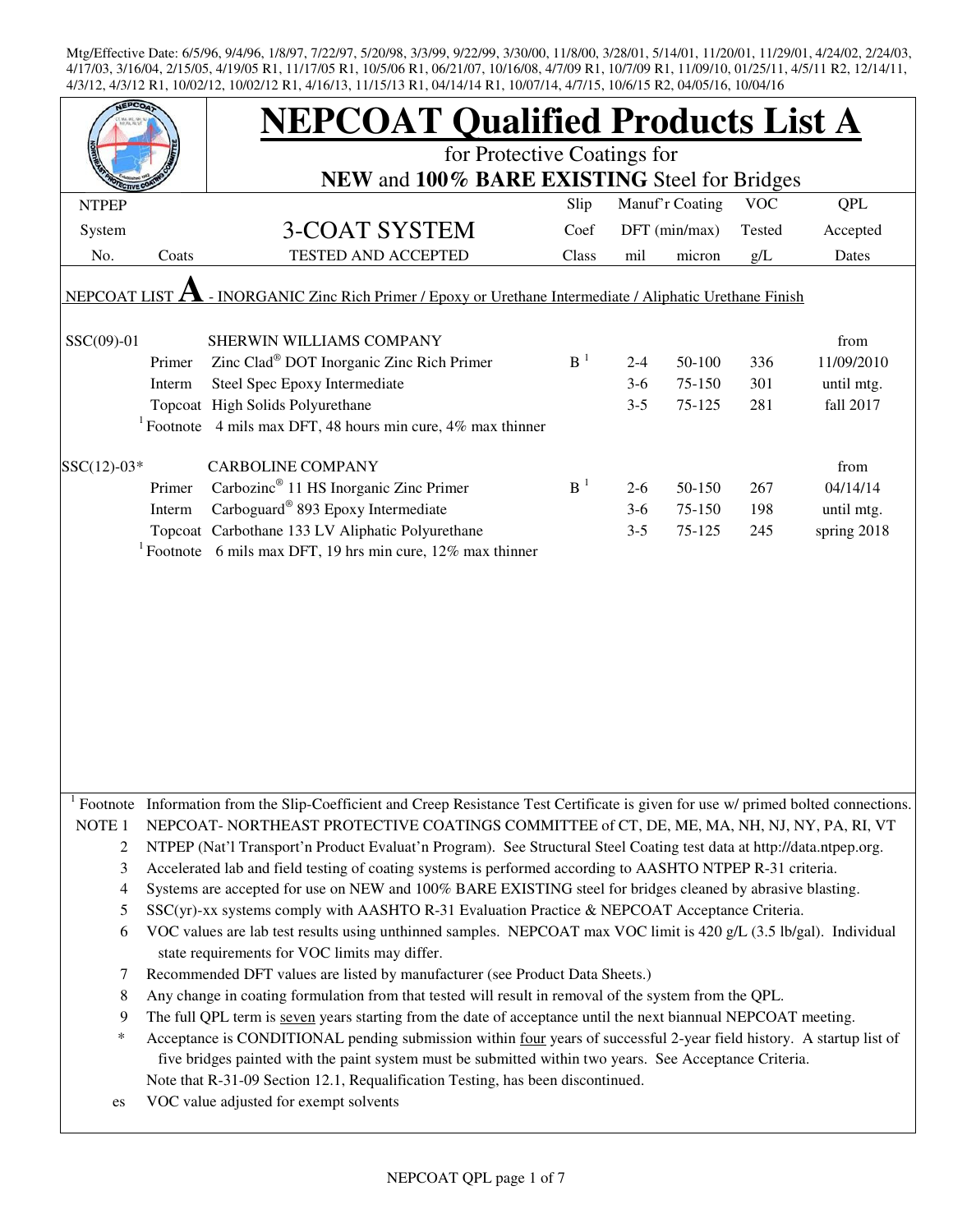|                                                                                                                |                                           |        | <b>NEPCOAT Qualified Products List B</b>                                                                                                                                                                            |                |         |                 |            |             |  |
|----------------------------------------------------------------------------------------------------------------|-------------------------------------------|--------|---------------------------------------------------------------------------------------------------------------------------------------------------------------------------------------------------------------------|----------------|---------|-----------------|------------|-------------|--|
|                                                                                                                |                                           |        | for Protective Coatings for                                                                                                                                                                                         |                |         |                 |            |             |  |
|                                                                                                                |                                           |        | NEW and 100% BARE EXISTING Steel for Bridges                                                                                                                                                                        |                |         |                 |            |             |  |
|                                                                                                                | <b>NTPEP</b>                              |        |                                                                                                                                                                                                                     | Slip           |         | Manuf'r Coating | <b>VOC</b> | <b>QPL</b>  |  |
|                                                                                                                | System                                    |        | 3-COAT SYSTEM                                                                                                                                                                                                       | Coef           |         | DFT (min/max)   | Tested     | Accepted    |  |
|                                                                                                                | No.                                       | Coats  | TESTED AND ACCEPTED                                                                                                                                                                                                 | Class          | mil     | micron          | g/L        | Dates       |  |
| - ORGANIC Zinc Rich Primer / Epoxy or Urethane Intermediate / Aliphatic Urethane Finish<br><b>NEPCOAT LIST</b> |                                           |        |                                                                                                                                                                                                                     |                |         |                 |            |             |  |
|                                                                                                                | $SSC(10)-03$                              |        | PPG/AMERON                                                                                                                                                                                                          |                |         |                 |            | from        |  |
|                                                                                                                |                                           | Primer | Amercoat <sup>®</sup> 68HS Zinc Rich Epoxy Primer                                                                                                                                                                   | B <sup>1</sup> | $3 - 5$ | $75 - 125$      | 276        | 12/14/2011  |  |
|                                                                                                                |                                           | Interm | Amercoat® 399 Fast Drying Epoxy                                                                                                                                                                                     |                | $4 - 8$ | 100-200         | 177        | until mtg.  |  |
|                                                                                                                |                                           |        | Topcoat Amercoat® 450H Gloss Aliphatic Polyurethane                                                                                                                                                                 |                | $2 - 5$ | 50-125          | 306        | fall 2018   |  |
|                                                                                                                |                                           |        | <sup>1</sup> Footnote 3 mils max DFT, 7 days min cure, $3\%$ vol max thin                                                                                                                                           |                |         |                 |            |             |  |
|                                                                                                                | $SSC(10)-05$                              |        | <b>WASSER HIGH TECH COATINGS</b>                                                                                                                                                                                    |                |         |                 |            | from        |  |
|                                                                                                                |                                           | Primer | MC-Zinc 100                                                                                                                                                                                                         | Ø              | $3 - 5$ | 75-125          | 115 es     | 4/03/12     |  |
|                                                                                                                |                                           | Interm | MC-Miomastic 100                                                                                                                                                                                                    | no             | $3 - 5$ | 75-125          | 173 es     | until mtg.  |  |
|                                                                                                                |                                           |        | Topcoat MC-Ferrox A 100                                                                                                                                                                                             | report         | $2 - 4$ | 50-100          | 144 es     | spring 2019 |  |
|                                                                                                                |                                           |        | Ø Footnote No data reported.                                                                                                                                                                                        |                |         |                 |            |             |  |
|                                                                                                                | $SSC(11)-01*$                             |        | SHERWIN WILLIAMS COMPANY                                                                                                                                                                                            |                |         |                 |            | from        |  |
|                                                                                                                |                                           | Primer | Zinc Clad® III HS Organic Zinc Rich Epoxy Primer                                                                                                                                                                    | $B-1$          | $3 - 5$ | 75-125          | 337        | 10/02/12    |  |
|                                                                                                                |                                           | Interm | Steel Spec Epoxy Intermediate                                                                                                                                                                                       |                | $3 - 8$ | 75-200          | 293        | until mtg.  |  |
|                                                                                                                |                                           |        | Topcoat Hi-Solids Polyurethane                                                                                                                                                                                      |                | $3 - 5$ | 75-125          | 288        | spring 2017 |  |
|                                                                                                                |                                           |        | $1$ Footnote 5 mils max DFT, 7 days min cure, zero thinner                                                                                                                                                          |                |         |                 |            |             |  |
|                                                                                                                |                                           |        |                                                                                                                                                                                                                     |                |         |                 |            |             |  |
|                                                                                                                | $SSC(11)-02*$                             |        | <b>INTERNATIONAL PAINT INC</b>                                                                                                                                                                                      |                |         |                 |            | from        |  |
|                                                                                                                |                                           | Primer | Interzinc <sup>®</sup> 315B Epoxy Zinc Rich                                                                                                                                                                         | $B^1$          | $2 - 6$ | 50-150          | 304        | 10/02/12    |  |
|                                                                                                                |                                           | Interm | Intergard 475HS Epoxy                                                                                                                                                                                               |                | $4 - 8$ | 100-200         | 187        | until mtg.  |  |
|                                                                                                                |                                           |        | Topcoat Interthane® 870 UHS                                                                                                                                                                                         |                | $3 - 5$ | 75-125          | 242 es     | Dec 4 2016  |  |
|                                                                                                                |                                           |        | $1$ Footnote 4 mils max DFT, 48 hours min cure, zero thinner                                                                                                                                                        |                |         |                 |            |             |  |
|                                                                                                                | (continues)                               |        | (List B continues)                                                                                                                                                                                                  |                |         |                 |            |             |  |
|                                                                                                                | $1$ Footnote                              |        | Information from the Slip-Coefficient and Creep Resistance Test Certificate is given for use w/ primed bolted connections.                                                                                          |                |         |                 |            |             |  |
|                                                                                                                | NOTE 1                                    |        | NEPCOAT-NORTHEAST PROTECTIVE COATINGS COMMITTEE of CT, DE, ME, MA, NH, NJ, NY, PA, RI, VT                                                                                                                           |                |         |                 |            |             |  |
|                                                                                                                | $\sqrt{2}$                                |        | NTPEP (Nat'l Transport'n Product Evaluat'n Program). See Structural Steel Coating test data at http://data.ntpep.org.                                                                                               |                |         |                 |            |             |  |
|                                                                                                                | 3                                         |        | Accelerated lab and field testing of coating systems is performed according to AASHTO NTPEP R-31 criteria.                                                                                                          |                |         |                 |            |             |  |
|                                                                                                                | $\overline{\mathcal{A}}$<br>$\mathfrak s$ |        | Systems are accepted for use on NEW and 100% BARE EXISTING steel for bridges cleaned by abrasive blasting.                                                                                                          |                |         |                 |            |             |  |
|                                                                                                                | $\sqrt{6}$                                |        | SSC(yr)-xx systems comply with AASHTO R-31 Evaluation Practice & NEPCOAT Acceptance Criteria.<br>VOC values are lab test results using unthinned samples. NEPCOAT max VOC limit is 420 g/L (3.5 lb/gal). Individual |                |         |                 |            |             |  |
|                                                                                                                |                                           |        | state requirements for VOC limits may differ.                                                                                                                                                                       |                |         |                 |            |             |  |
|                                                                                                                | $\tau$                                    |        | Recommended DFT values are listed by manufacturer (see Product Data Sheets.)                                                                                                                                        |                |         |                 |            |             |  |
|                                                                                                                | $\,8\,$                                   |        | Any change in coating formulation from that tested will result in removal of the system from the QPL.                                                                                                               |                |         |                 |            |             |  |
|                                                                                                                | 9                                         |        | The full QPL term is seven years starting from the date of acceptance until the next biannual NEPCOAT meeting.                                                                                                      |                |         |                 |            |             |  |
|                                                                                                                | $\ast$                                    |        | Acceptance is CONDITIONAL pending submission within four years of successful 2-year field history. A startup list of                                                                                                |                |         |                 |            |             |  |
|                                                                                                                |                                           |        | five bridges painted with the paint system must be submitted within two years. See Acceptance Criteria.                                                                                                             |                |         |                 |            |             |  |
|                                                                                                                |                                           |        | Note that R-31-09 Section 12.1, Requalification Testing, has been discontinued.                                                                                                                                     |                |         |                 |            |             |  |
|                                                                                                                | es                                        |        | VOC value adjusted for exempt solvents                                                                                                                                                                              |                |         |                 |            |             |  |
|                                                                                                                |                                           |        |                                                                                                                                                                                                                     |                |         |                 |            |             |  |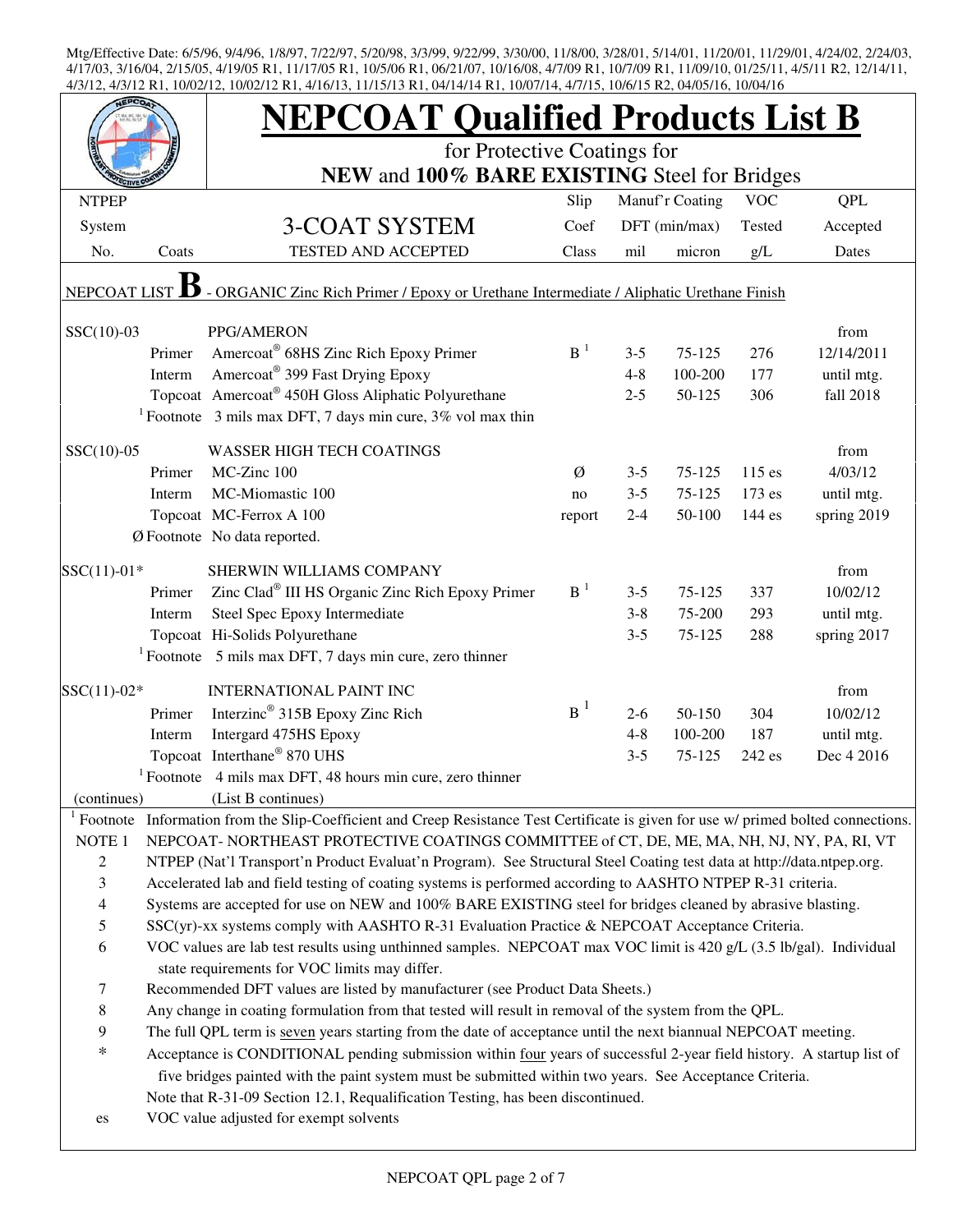| INI, TV/02/12, TV/02/12 INI, 4/TV/19, TI/19/19 INI, 04/T4/T4 INI, TV/0//T4, 4/7/T9, TV/0/T9 IN2, 04/09/T0, TV/04/T0<br><b>JEPCO</b> |        | <b>NEPCOAT Qualified Products List B</b><br>for Protective Coatings for                                                                                                                                                                                                                                            |                |         |                 |            |             |  |
|-------------------------------------------------------------------------------------------------------------------------------------|--------|--------------------------------------------------------------------------------------------------------------------------------------------------------------------------------------------------------------------------------------------------------------------------------------------------------------------|----------------|---------|-----------------|------------|-------------|--|
|                                                                                                                                     |        | NEW and 100% BARE EXISTING Steel for Bridges                                                                                                                                                                                                                                                                       |                |         |                 |            |             |  |
| <b>NTPEP</b>                                                                                                                        |        |                                                                                                                                                                                                                                                                                                                    | Slip           |         | Manuf'r Coating | <b>VOC</b> | QPL         |  |
| System                                                                                                                              |        | 3-COAT SYSTEM                                                                                                                                                                                                                                                                                                      | Coef           |         | DFT (min/max)   | Tested     | Accepted    |  |
| No.                                                                                                                                 | Coats  | <b>TESTED AND ACCEPTED</b>                                                                                                                                                                                                                                                                                         | Class          | mil     | micron          | g/L        | Dates       |  |
| <b>NEPCOAT LIS</b>                                                                                                                  |        | - ORGANIC Zinc Rich Primer / Epoxy or Urethane Intermediate / Aliphatic Urethane Finish                                                                                                                                                                                                                            |                |         |                 |            |             |  |
| $SSC(04)-03$                                                                                                                        |        | SHERWIN WILLIAMS COMPANY                                                                                                                                                                                                                                                                                           |                |         |                 |            | from        |  |
| $SSC(11)-03$ Primer                                                                                                                 |        | Zinc Clad® III HS Organic Zinc Rich Epoxy Primer                                                                                                                                                                                                                                                                   | $B-1$          | $3 - 5$ | 75-125          | 329        | 10/02/12    |  |
|                                                                                                                                     | Interm | Macropoxy <sup>®</sup> 646 Fast Cure Epoxy                                                                                                                                                                                                                                                                         |                | $3-10$  | 75-250          | 238        | until mtg.  |  |
|                                                                                                                                     |        | Topcoat Acrolon™ 218 HS Acrylic Polyurethane                                                                                                                                                                                                                                                                       |                | $3-6$   | 75-150          | 263        | spring 2017 |  |
|                                                                                                                                     |        | $1$ Footnote 5 mils max DFT, 7 days min cure, zero thinner                                                                                                                                                                                                                                                         |                |         |                 |            |             |  |
| $SSC(12)-04*$                                                                                                                       |        | <b>CARBOLINE COMPANY</b>                                                                                                                                                                                                                                                                                           |                |         |                 |            | from        |  |
|                                                                                                                                     | Primer | Carbozinc <sup>®</sup> 859 Organic Zinc Rich Epoxy Primer                                                                                                                                                                                                                                                          | B <sup>1</sup> | $3-10$  | 75-250          | 322        | 04/14/14    |  |
|                                                                                                                                     | Interm | Carboguard <sup>®</sup> 893 Epoxy Intermediate                                                                                                                                                                                                                                                                     |                | $3-6$   | 75-150          | 207        | until mtg.  |  |
|                                                                                                                                     |        | Topcoat Carbothane 133 VOC Aliphatic Polyurethane                                                                                                                                                                                                                                                                  |                | $3 - 5$ | 76-127          | 185 es     | spring 2018 |  |
|                                                                                                                                     |        | <sup>1</sup> Footnote 6 mils max DFT, 4 days min cure, $10\%$ vol max thin                                                                                                                                                                                                                                         |                |         |                 |            |             |  |
|                                                                                                                                     |        |                                                                                                                                                                                                                                                                                                                    |                |         |                 |            |             |  |
|                                                                                                                                     |        | Footnote Information from the Slip-Coefficient and Creep Resistance Test Certificate is given for use w/ primed bolted connections.                                                                                                                                                                                |                |         |                 |            |             |  |
| NOTE 1                                                                                                                              |        | NEPCOAT- NORTHEAST PROTECTIVE COATINGS COMMITTEE of CT, DE, ME, MA, NH, NJ, NY, PA, RI, VT                                                                                                                                                                                                                         |                |         |                 |            |             |  |
| $\overline{2}$                                                                                                                      |        | NTPEP (Nat'l Transport'n Product Evaluat'n Program). See Structural Steel Coating test data at http://data.ntpep.org.                                                                                                                                                                                              |                |         |                 |            |             |  |
| 3                                                                                                                                   |        | Accelerated lab and field testing of coating systems is performed according to AASHTO NTPEP R-31 criteria.                                                                                                                                                                                                         |                |         |                 |            |             |  |
| $\overline{4}$                                                                                                                      |        | Systems are accepted for use on NEW and 100% BARE EXISTING steel for bridges cleaned by abrasive blasting.                                                                                                                                                                                                         |                |         |                 |            |             |  |
| 5                                                                                                                                   |        | SSC(yr)-xx systems comply with AASHTO R-31 Evaluation Practice & NEPCOAT Acceptance Criteria.                                                                                                                                                                                                                      |                |         |                 |            |             |  |
| 6                                                                                                                                   |        | VOC values are lab test results using unthinned samples. NEPCOAT max VOC limit is 420 g/L (3.5 lb/gal). Individual<br>state requirements for VOC limits may differ.                                                                                                                                                |                |         |                 |            |             |  |
| 7                                                                                                                                   |        | Recommended DFT values are listed by manufacturer (see Product Data Sheets.)                                                                                                                                                                                                                                       |                |         |                 |            |             |  |
| 8                                                                                                                                   |        | Any change in coating formulation from that tested will result in removal of the system from the QPL.                                                                                                                                                                                                              |                |         |                 |            |             |  |
| 9                                                                                                                                   |        | The full QPL term is seven years starting from the date of acceptance until the next biannual NEPCOAT meeting.                                                                                                                                                                                                     |                |         |                 |            |             |  |
| $\ast$                                                                                                                              |        | Acceptance is CONDITIONAL pending submission within four years of successful 2-year field history. A startup list of<br>five bridges painted with the paint system must be submitted within two years. See Acceptance Criteria.<br>Note that R-31-09 Section 12.1, Requalification Testing, has been discontinued. |                |         |                 |            |             |  |
| es                                                                                                                                  |        | VOC value adjusted for exempt solvents                                                                                                                                                                                                                                                                             |                |         |                 |            |             |  |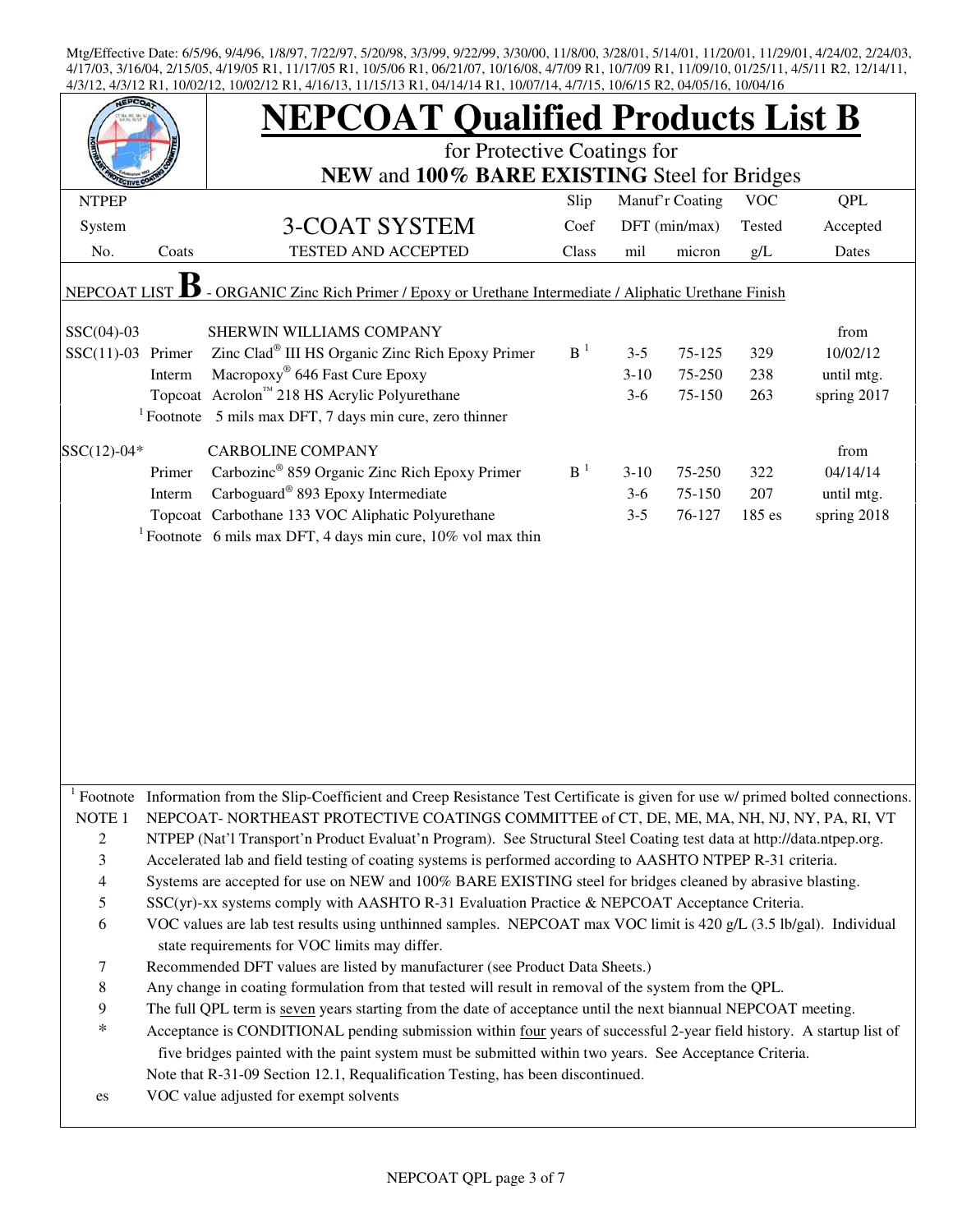|                          |        | <b>NEPCOAT Qualified Products List C</b><br>for Protective Coatings for                                                                                                                                                                                                                                            |       |                          |                 |                             |            |  |  |
|--------------------------|--------|--------------------------------------------------------------------------------------------------------------------------------------------------------------------------------------------------------------------------------------------------------------------------------------------------------------------|-------|--------------------------|-----------------|-----------------------------|------------|--|--|
|                          |        | NEW and 100% BARE EXISTING Steel for Bridges                                                                                                                                                                                                                                                                       |       |                          |                 |                             |            |  |  |
| <b>NTPEP</b>             |        |                                                                                                                                                                                                                                                                                                                    | Slip  |                          | Manuf'r Coating | <b>VOC</b>                  | <b>QPL</b> |  |  |
| System                   |        | 2-COAT SYSTEM                                                                                                                                                                                                                                                                                                      | Coef  |                          | DFT (min/max)   | Tested                      | Accepted   |  |  |
| No.                      | Coats  | TESTED AND ACCEPTED                                                                                                                                                                                                                                                                                                | Class | mil                      | micron          | g/L                         | Dates      |  |  |
| NEPCOAT LIST             |        | - ORGANIC Zinc Rich Primer / ----- / Topcoat                                                                                                                                                                                                                                                                       |       |                          |                 |                             |            |  |  |
|                          |        |                                                                                                                                                                                                                                                                                                                    |       |                          |                 |                             |            |  |  |
| $SSC(12)-05$             |        | SHERWIN WILLIAMS COMPANY                                                                                                                                                                                                                                                                                           |       |                          |                 |                             | from       |  |  |
|                          | Primer | Zinc Clad III HS (OAP)*                                                                                                                                                                                                                                                                                            | $A^1$ | $3 - 5$                  | 75-125          | 309                         | 11/15/13   |  |  |
|                          | Interm |                                                                                                                                                                                                                                                                                                                    |       | $\overline{\phantom{a}}$ |                 | $\mathcal{L} = \mathcal{L}$ | until mtg  |  |  |
|                          |        | Topcoat Envirolastic 980 PA Polyaspartic Urethane                                                                                                                                                                                                                                                                  |       | $6-9$                    | 150-225         | 280                         | fall 2017  |  |  |
|                          |        | $1$ Footnote 4 mils max DFT, 14 days min cure, zero thinner<br>*Optically Active Pigment                                                                                                                                                                                                                           |       |                          |                 |                             |            |  |  |
|                          |        |                                                                                                                                                                                                                                                                                                                    |       |                          |                 |                             |            |  |  |
|                          |        | <sup>1</sup> Footnote Information from the Slip-Coefficient and Creep Resistance Test Certificate is given for use w/ primed bolted connections.                                                                                                                                                                   |       |                          |                 |                             |            |  |  |
| NOTE <sub>1</sub>        |        | NEPCOAT-NORTHEAST PROTECTIVE COATINGS COMMITTEE of CT, DE, ME, MA, NH, NJ, NY, PA, RI, VT                                                                                                                                                                                                                          |       |                          |                 |                             |            |  |  |
| $\overline{c}$           |        | NTPEP (Nat'l Transport'n Product Evaluat'n Program). See Structural Steel Coating test data at http://data.ntpep.org.                                                                                                                                                                                              |       |                          |                 |                             |            |  |  |
| 3                        |        | Accelerated lab and field testing of coating systems is performed according to AASHTO NTPEP R-31 criteria.                                                                                                                                                                                                         |       |                          |                 |                             |            |  |  |
| $\overline{\mathcal{A}}$ |        | Systems are accepted for use on NEW and 100% BARE EXISTING steel for bridges cleaned by abrasive blasting.                                                                                                                                                                                                         |       |                          |                 |                             |            |  |  |
| 5                        |        | SSC(yr)-xx systems comply with AASHTO R-31 Evaluation Practice & NEPCOAT Acceptance Criteria.                                                                                                                                                                                                                      |       |                          |                 |                             |            |  |  |
| 6                        |        | VOC values are lab test results using unthinned samples. NEPCOAT max VOC limit is 420 g/L (3.5 lb/gal). Individual<br>state requirements for VOC limits may differ.                                                                                                                                                |       |                          |                 |                             |            |  |  |
| 7                        |        | Recommended DFT values are listed by manufacturer (see Product Data Sheets.)                                                                                                                                                                                                                                       |       |                          |                 |                             |            |  |  |
| 8                        |        | Any change in coating formulation from that tested will result in removal of the system from the QPL.                                                                                                                                                                                                              |       |                          |                 |                             |            |  |  |
| 9                        |        | The full QPL term is seven years starting from the date of acceptance until the next biannual NEPCOAT meeting.                                                                                                                                                                                                     |       |                          |                 |                             |            |  |  |
| $\ast$                   |        | Acceptance is CONDITIONAL pending submission within four years of successful 2-year field history. A startup list of<br>five bridges painted with the paint system must be submitted within two years. See Acceptance Criteria.<br>Note that R-31-09 Section 12.1, Requalification Testing, has been discontinued. |       |                          |                 |                             |            |  |  |
| es                       |        | VOC value adjusted for exempt solvents                                                                                                                                                                                                                                                                             |       |                          |                 |                             |            |  |  |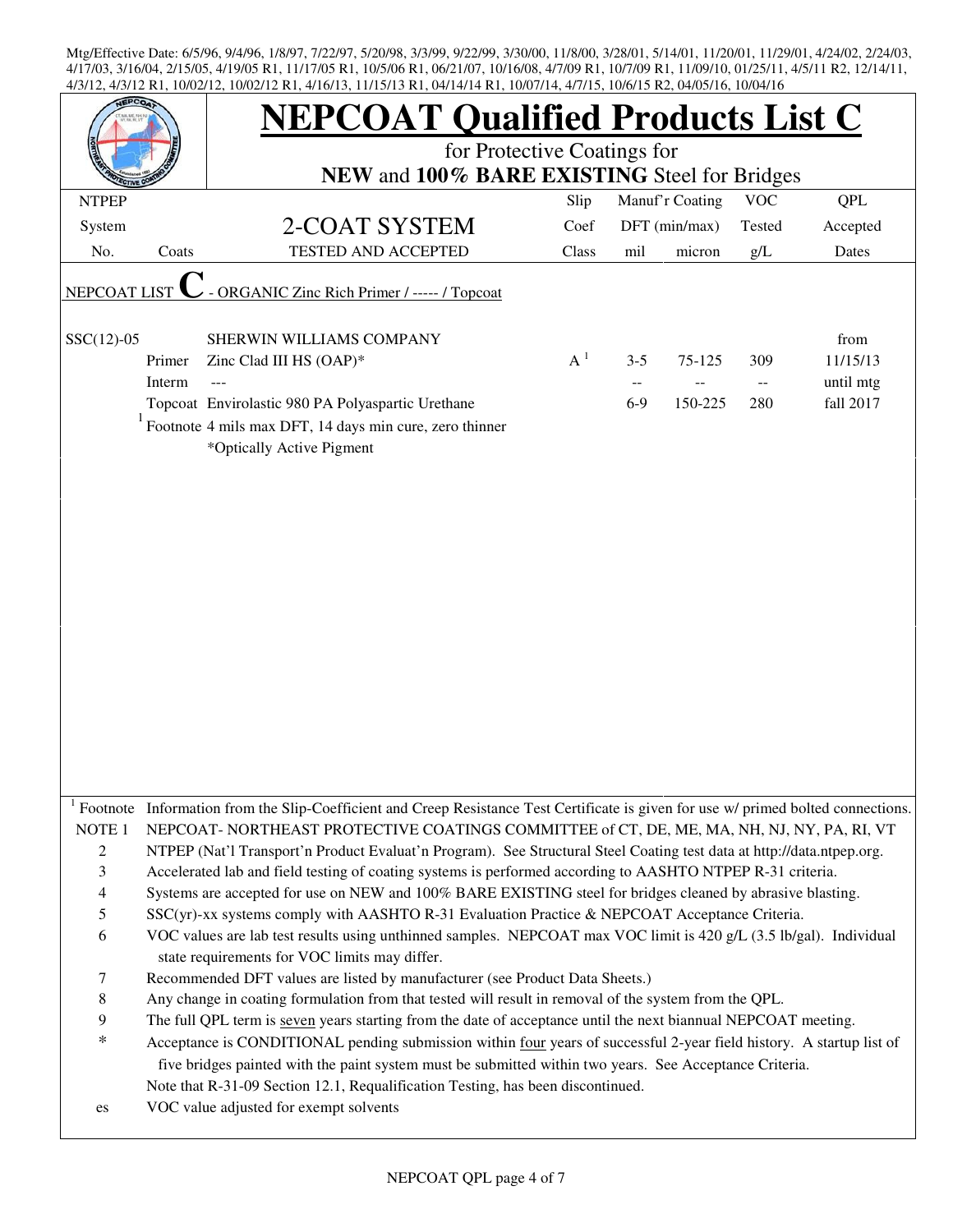|                                              |       | <b>NEPCOAT Qualified Products List D</b><br>for Protective Coatings for                                                                                                                    |       |                 |            |            |  |
|----------------------------------------------|-------|--------------------------------------------------------------------------------------------------------------------------------------------------------------------------------------------|-------|-----------------|------------|------------|--|
| NEW and 100% BARE EXISTING Steel for Bridges |       |                                                                                                                                                                                            |       |                 |            |            |  |
| <b>NTPEP</b>                                 |       |                                                                                                                                                                                            | Slip  | Manuf'r Coating | <b>VOC</b> | <b>QPL</b> |  |
| System                                       |       | 2-COAT SYSTEM                                                                                                                                                                              | Coef  | DFT (min/max)   | Tested     | Accepted   |  |
| No.                                          | Coats | TESTED AND ACCEPTED                                                                                                                                                                        | Class | micron<br>mil   | g/L        | Dates      |  |
| <b>NEPCOAT</b>                               |       | - INORGANIC Zinc Rich Primer / ----- / Topcoat                                                                                                                                             |       |                 |            |            |  |
|                                              |       | [Blank]                                                                                                                                                                                    |       |                 |            |            |  |
|                                              |       |                                                                                                                                                                                            |       |                 |            |            |  |
|                                              |       |                                                                                                                                                                                            |       |                 |            |            |  |
|                                              |       |                                                                                                                                                                                            |       |                 |            |            |  |
|                                              |       |                                                                                                                                                                                            |       |                 |            |            |  |
|                                              |       |                                                                                                                                                                                            |       |                 |            |            |  |
|                                              |       |                                                                                                                                                                                            |       |                 |            |            |  |
|                                              |       |                                                                                                                                                                                            |       |                 |            |            |  |
|                                              |       |                                                                                                                                                                                            |       |                 |            |            |  |
|                                              |       |                                                                                                                                                                                            |       |                 |            |            |  |
|                                              |       |                                                                                                                                                                                            |       |                 |            |            |  |
|                                              |       |                                                                                                                                                                                            |       |                 |            |            |  |
|                                              |       |                                                                                                                                                                                            |       |                 |            |            |  |
|                                              |       |                                                                                                                                                                                            |       |                 |            |            |  |
|                                              |       |                                                                                                                                                                                            |       |                 |            |            |  |
|                                              |       |                                                                                                                                                                                            |       |                 |            |            |  |
|                                              |       |                                                                                                                                                                                            |       |                 |            |            |  |
|                                              |       |                                                                                                                                                                                            |       |                 |            |            |  |
|                                              |       |                                                                                                                                                                                            |       |                 |            |            |  |
|                                              |       |                                                                                                                                                                                            |       |                 |            |            |  |
|                                              |       |                                                                                                                                                                                            |       |                 |            |            |  |
|                                              |       | Footnote Information from the Slip-Coefficient and Creep Resistance Test Certificate is given for use w/ primed bolted connections.                                                        |       |                 |            |            |  |
| NOTE <sub>1</sub>                            |       | NEPCOAT-NORTHEAST PROTECTIVE COATINGS COMMITTEE of CT, DE, ME, MA, NH, NJ, NY, PA, RI, VT                                                                                                  |       |                 |            |            |  |
| $\overline{c}$                               |       | NTPEP (Nat'l Transport'n Product Evaluat'n Program). See Structural Steel Coating test data at http://data.ntpep.org.                                                                      |       |                 |            |            |  |
| $\mathfrak{Z}$                               |       | Accelerated lab and field testing of coating systems is performed according to AASHTO NTPEP R-31 criteria.                                                                                 |       |                 |            |            |  |
| $\overline{\mathcal{A}}$                     |       | Systems are accepted for use on NEW and 100% BARE EXISTING steel for bridges cleaned by abrasive blasting.                                                                                 |       |                 |            |            |  |
| 5                                            |       | SSC(yr)-xx systems comply with AASHTO R-31 Evaluation Practice & NEPCOAT Acceptance Criteria.                                                                                              |       |                 |            |            |  |
| 6                                            |       | VOC values are lab test results using unthinned samples. NEPCOAT max VOC limit is 420 g/L (3.5 lb/gal). Individual                                                                         |       |                 |            |            |  |
|                                              |       | state requirements for VOC limits may differ.                                                                                                                                              |       |                 |            |            |  |
| 7                                            |       | Recommended DFT values are listed by manufacturer (see Product Data Sheets.)                                                                                                               |       |                 |            |            |  |
| 8                                            |       | Any change in coating formulation from that tested will result in removal of the system from the QPL.                                                                                      |       |                 |            |            |  |
| 9<br>$\ast$                                  |       | The full QPL term is seven years starting from the date of acceptance until the next biannual NEPCOAT meeting.                                                                             |       |                 |            |            |  |
|                                              |       | Acceptance is CONDITIONAL pending submission within four years of successful 2-year field history. A startup list of                                                                       |       |                 |            |            |  |
|                                              |       | five bridges painted with the paint system must be submitted within two years. See Acceptance Criteria.<br>Note that R-31-09 Section 12.1, Requalification Testing, has been discontinued. |       |                 |            |            |  |
|                                              |       | VOC value adjusted for exempt solvents                                                                                                                                                     |       |                 |            |            |  |
| es                                           |       |                                                                                                                                                                                            |       |                 |            |            |  |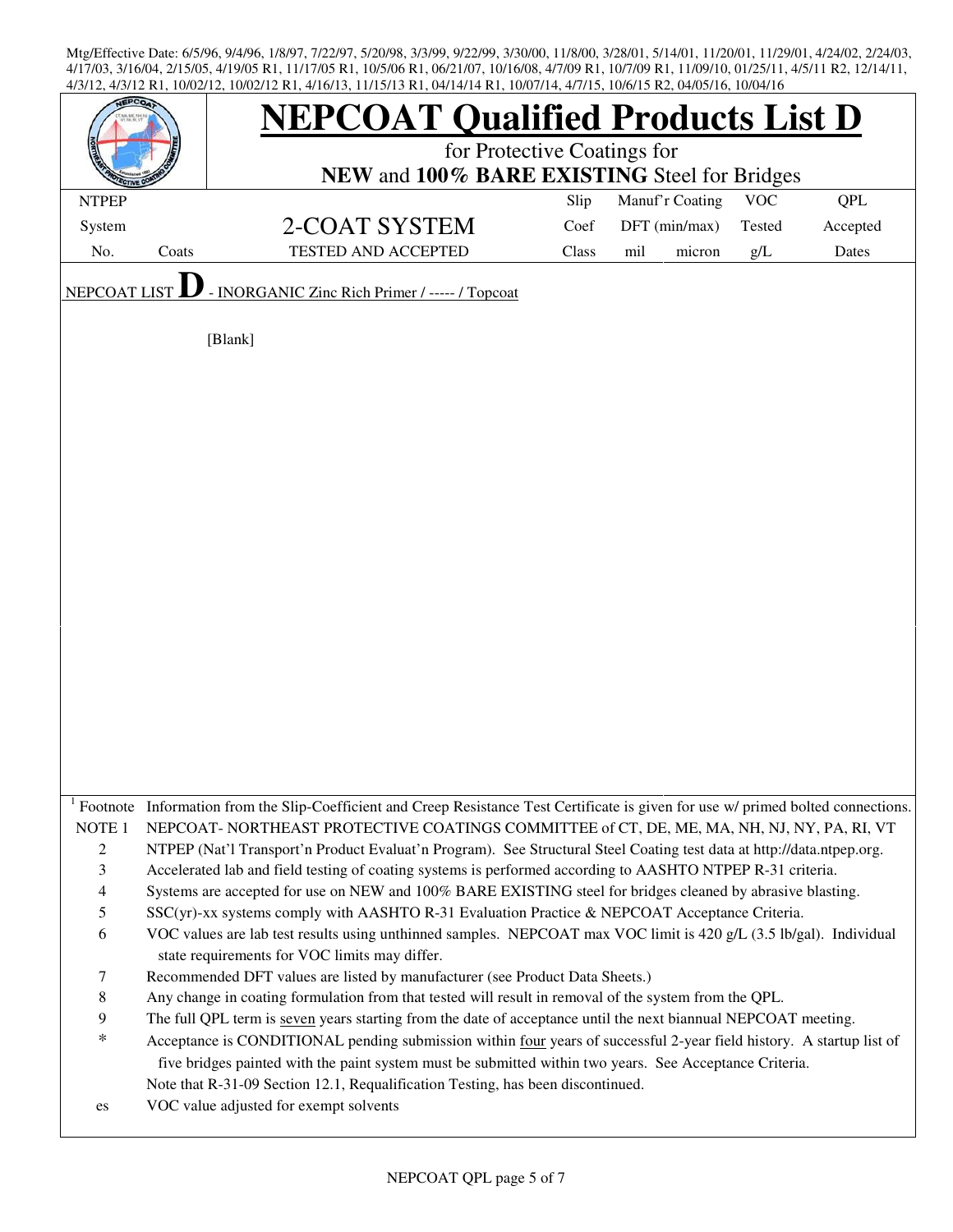